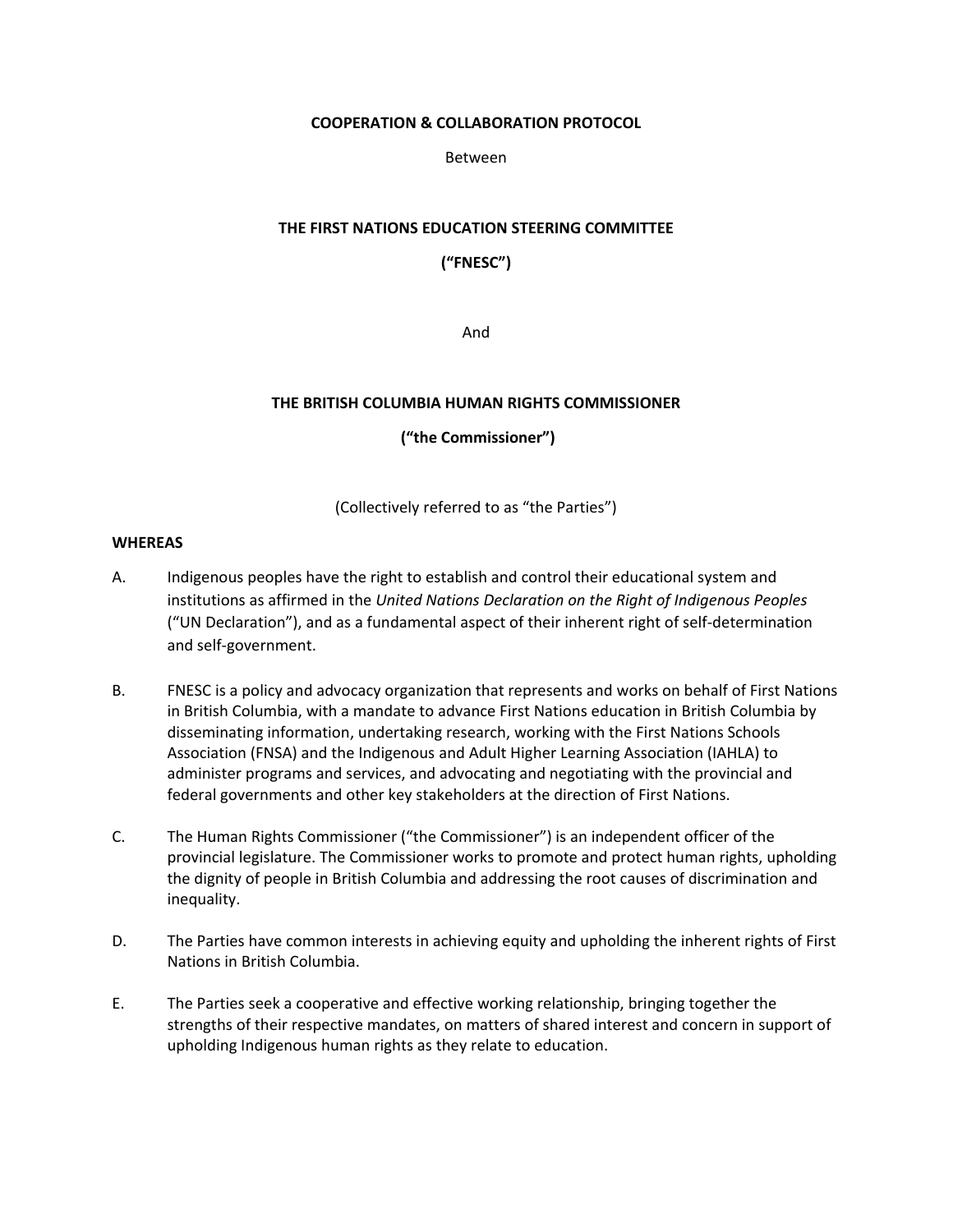# **THEREFORE, the Parties agree as follows:**

### **1.0 PURPOSE**

1.1 The purpose of this Protocol is establish a cooperative and effective working relationship that includes joint dialogue and action on issues and initiatives to promote and support First Nations education in the context of inherent Aboriginal rights and Indigenous human rights, upholding the dignity of Indigenous peoples, and addressing the root causes of discrimination and inequality experienced by Indigenous peoples in British Columbia.

#### **2.0 GUIDING PRINCIPLES**

- 2.1 The Parties seek to engage in thoughtful and strategic dialogue on matters of shared interest and concern, based on their respective mandates and experiences and having respect for:
	- a) First Nations' inherent title and rights, treaty rights, and Indigenous human rights;
	- b) each Party's policies, perspectives and processes.
- 2.2 The Parties agree that the implementation of this Protocol will be guided and informed by the principled framework set out in section 35 of the *Constitution Act, 1982*, the *United Nations Declaration on the Rights of Indigenous Peoples,* and other reports and instruments including, but not limited to, the *United Nations Convention on the Rights of the Child, and*, the *American Declaration on the Rights of Indigenous Peoples*, and the Truth and Reconciliation Commission Calls to Action.
- 2.3 The Parties agree to bring forward relevant reports and materials, as appropriate, in support of their shared agenda and dialogue.
- 2.4 The Parties acknowledge the protocol between the Commissioner and the First Nations Leadership Council and will seek to complement and support any work under that protocol, as appropriate.

# **3.0 OBJECTIVES**

- 3.1 The Parties are committed to joint advocacy efforts on key matters including, but not limited to:
	- a) raising awareness of Indigenous human rights in education in the provincial public and independent school system in British Columbia;
	- b) supporting implementation of the standards in the *United Nations Declaration on the Rights of Indigenous Peoples* as they relate to First Nations education, in particular Article 14, which affirms, *inter alia*, the right of Indigenous people to all levels and forms of education of the State without discrimination, and that States shall, in conjunction with Indigenous peoples, take effective measures, in order for Indigenous individuals, particularly children, including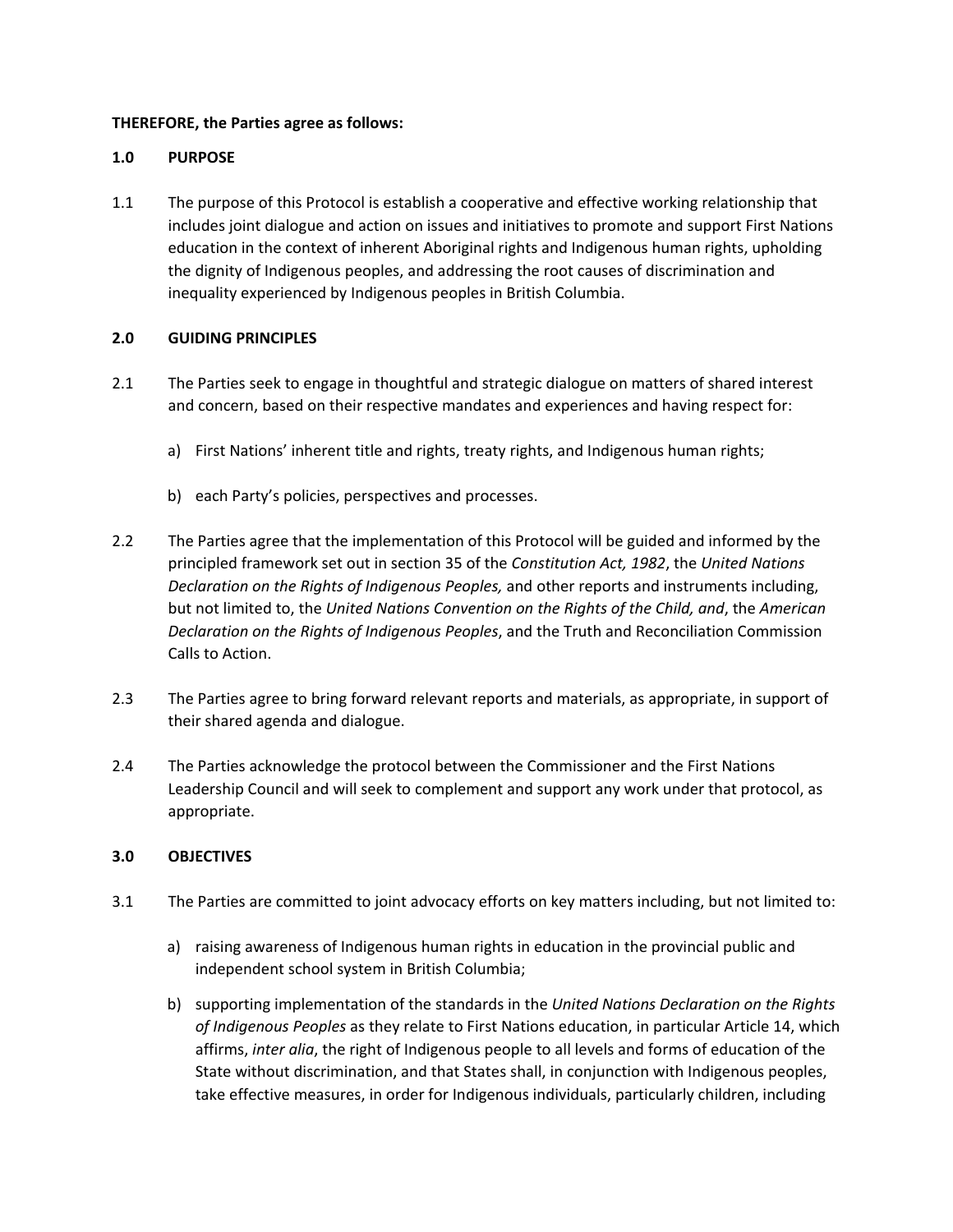those living outside their communities, to have access, when possible, to an education in their own culture and provided in their own language;

- c) supporting the Commissioner's mandate in respect of the implementation of human rights instruments in the context of First Nation education in the provincial public school system;
- d) supporting the Commissioner's mandate in respect of special programs in the context of First Nation education in the provincial public school system;
- e) supporting the implementation of the *Declaration on the Rights of Indigenous Peoples Act*  (BC) in relation to First Nations education;
- f) addressing Indigenous human rights in education in the provincial public and independent school system in British Columbia in times of emergency;
- g) implementing the Truth and Reconciliation Commission of Canada's Calls to Action as they relate to BC First Nations education;
- h) collaborating on public policy issues of mutual interest or concern;
- i) collaborating on strategies to bring about systemic change in support of First Nation learners in the provincial public and independent school system, including processes to address systemic and interpersonal racism;
- j) collaborating on joint or respective submissions or recommendations to the provincial government, as appropriate; and
- k) building a strong, effective and collaborative relationship.

#### **4.0 IMPLEMENTATION**

- 4.1 The Parties agree to hold meetings at a minimum of twice annually to:
	- a) identify priorities and potential projects/initiatives and establish a shared and focused workplan; and
	- b) monitor progress under this Protocol and discuss any issues related to its effective implementation.
- 4.2 The Parties may include technical or other representatives in their meetings to support their discussions and joint work and may direct their technical representatives to carry out work between meetings.
- 4.3 Subject to the Commissioner's duties to maintain confidentiality and privacy under the Human Rights Code and the Freedom of Information and Protection of Privacy Act, the Commissioner will share information as appropriate with FNESC that the Commissioner has access to in support of this Protocol. FNESC will share information as appropriate with the Commissioner that FNESC has access to in support of this Protocol.